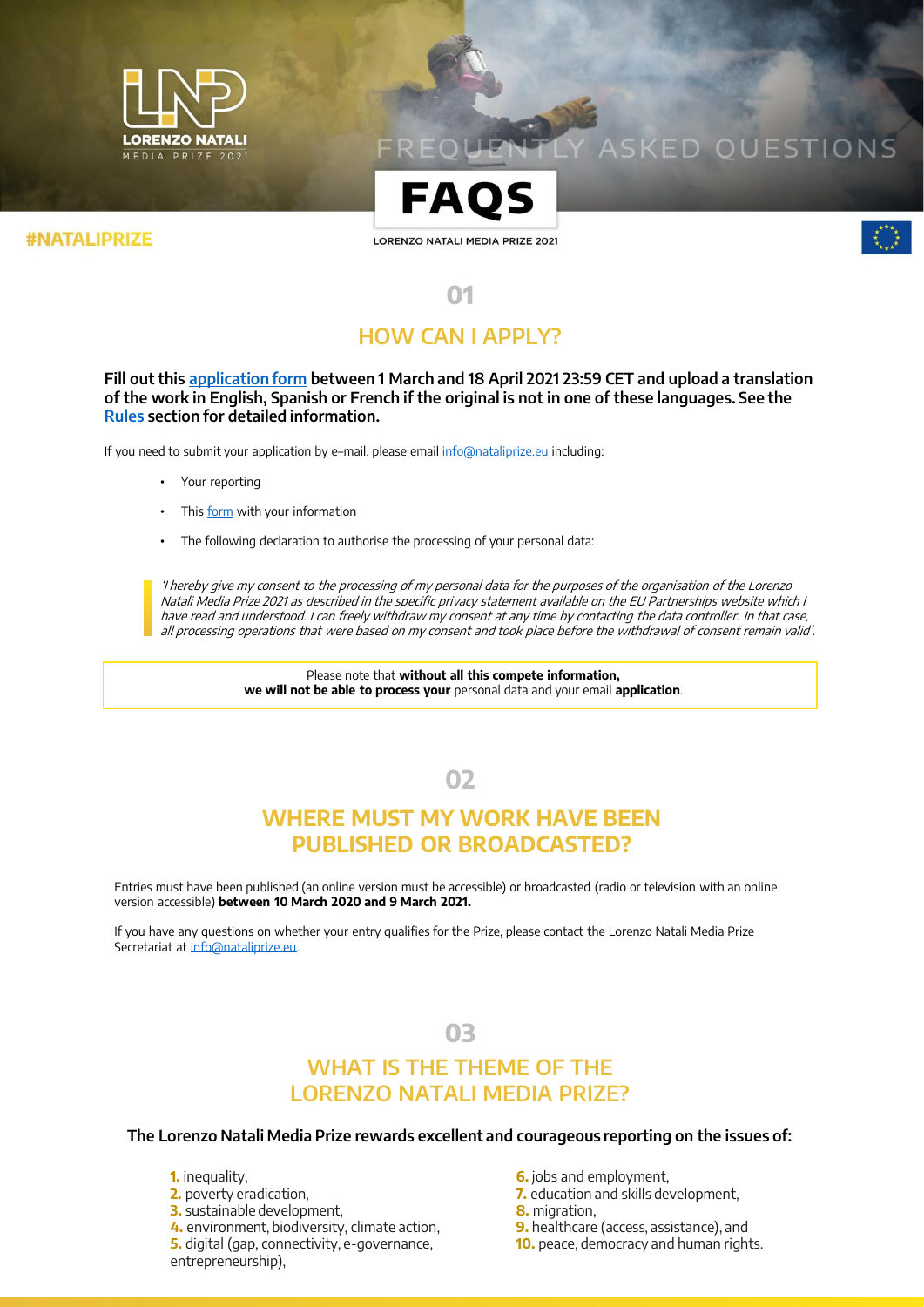### **04**

# **WHAT ARE THE CATEGORIES?**

#### **The Prize is open to journalists in the following three categories:**

### **1. Grand Prize**

Brave reporting published by a media based in one of the European Union's partner countries on development and cooperation.

#### **2. Europe Prize**

Reporting published by a media based in the European Union (not including the United Kingdom).

#### **3. Best Emerging Journalist Prize**

Open to journalists under 30 whose reporting was published by a media based in the European Union (not including the United Kingdom) or in one of its partner countries on development and cooperation.

The **full list of eligible countries** can be found [here](https://ec.europa.eu/international-partnerships/system/files/nataliprize2021_countries.pdf).

**05**

### **WHAT ARE THE COUNTRIES ELIGIBLE FOR THE PRIZE?**

#### **The full list of eligible countries can be found [here.](https://ec.europa.eu/international-partnerships/system/files/nataliprize2021_countries.pdf)**

The location of the media outlet where the reporting was published determines the geographic eligibility of your application. The outlet's office must be based in an eligible country. For example, reporting published in Reuters India is eligible, while reporting published in Reuters USA is not

**06**

### **CAN I APPLY FOR MORE THAN ONE CATEGORY?**

#### **No. Applicants can only apply in one category.**

The applicants will need to choose one of these categories when filling in the application form.

### **07**

### **ARE ALL LANGUAGES ACCEPTED?**

#### **Entries are accepted in all languages.**

**However**, a translation in English, French or Spanish is required for the entries which have not originally been published in one of these languages. The entries will be evaluated on the basis of translated texts provided in one these three languages.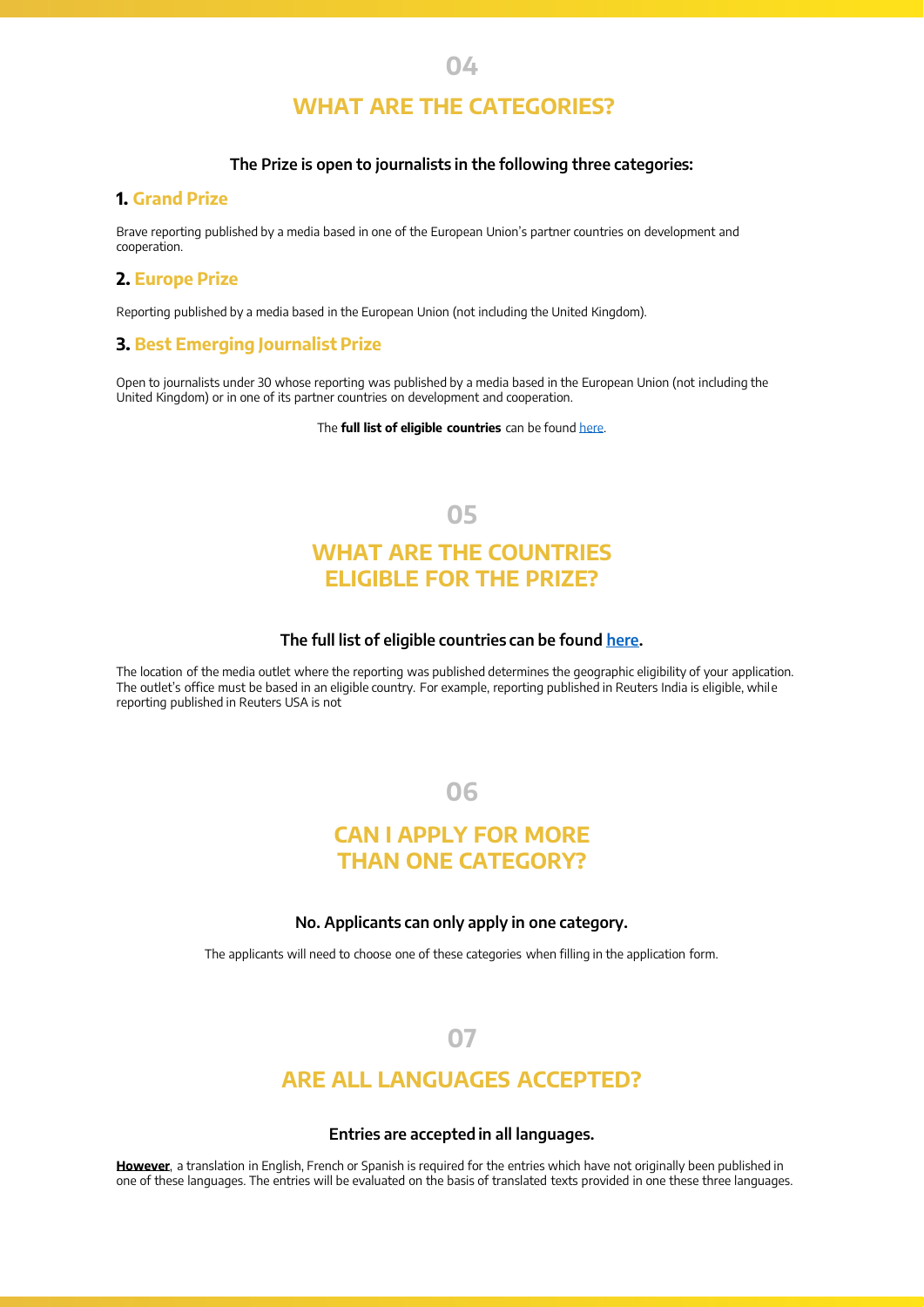### **WHAT ARE THE MAIN CRITERIA FOR SELECTION?**

#### **Submissions will be screened based on the relevance to the relevance of the reporting to the issues of:**

**1.** inequality, **2.** poverty eradication, **3.** sustainable development, **4.** environment, biodiversity, climate action, **5.** digital (gap, connectivity, e-governance, entrepreneurship),

- **6.** jobs and employment.
- **7.** education and skills development,
- **8.** migration,
- **9.** healthcare (access, assistance), and
- **10.** peace, democracy and human rights.

### **A zero score in the relevance area will disqualify the entry.**

Reporting rigour, writing for articles or editing & recording for broadcasts, and added value are also part of the eligibility criteria. See the [Rules](https://ec.europa.eu/international-partnerships/system/files/lnp2021_rules_en.pdf) for more details.

**09**

### **WHEN IS THE DEADLINE FOR APPLICATIONS?**

**The deadline for submitting entries is 18 April 2021 23:59 CET.**

**10**

### **WHO IS ON THE GRAND JURY FOR THE LORENZO NATALI MEDIA PRIZE 2021?**

**The Grand Jury is independent from the European Commission and made up of renowned figures from the journalism community.** 

Learn more about past members of the Grand Jury [here.](https://ec.europa.eu/international-partnerships/lnp/NataliPrizeCommunity_en)

### **11**

### **THE REPORTING WAS A RESULT OF COLLABORATION BETWEEN SEVERAL PARTNERS. WHO SHOULD APPLY?**

**You can apply and add the associated participants as co-authors. However, the entire application will be considered as one entry.**